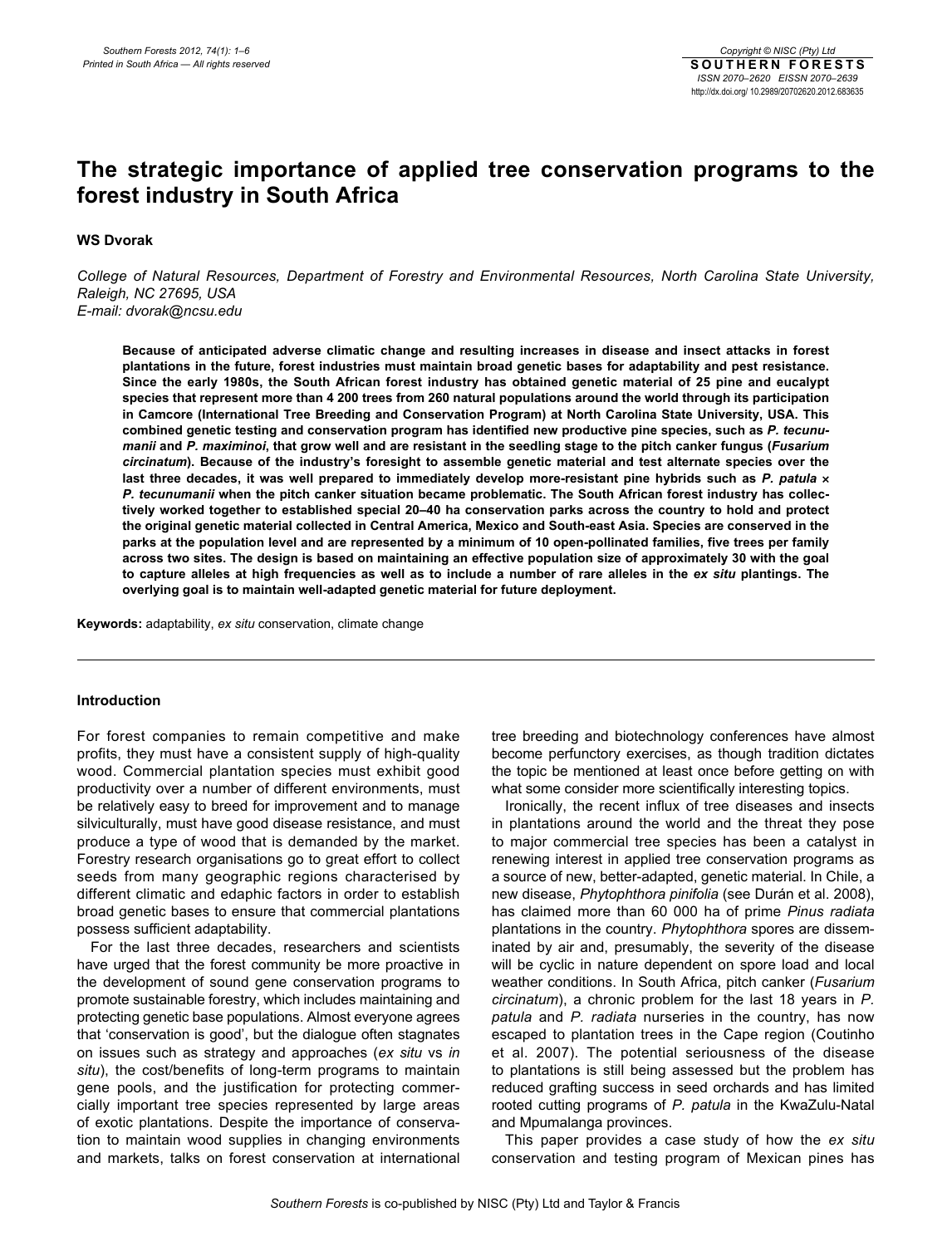developed over the last three decades in South Africa and discusses its importance to the local forest industry. A brief section is provided on the genetic basis of tree conservation. A summary of the pine and eucalypt introductions made by Camcore (International Tree Breeding and Conservation Program), North Carolina State University, USA, into South Africa is presented and the challenges facing future germplasm acquisitions are enumerated. The author suggests that sound conservation approaches for maintenance of base populations are closely linked to the level of economic returns in tree improvement programs because the more natural variation available, the greater the genetic gains through breeding, selection and testing. This translates to higher profits at the mill. Evidence is provided that demonstrates that well-planned tree conservation programs give industry the flexibility to change wood supply and quality rapidly if economic markets shift or climate and environment alters species choice.

#### **Genetic basis for tree conservation**

Even though we often speak of 'gene conservation', the science deals more with capturing alleles or allele conservation. Alleles are different forms of the same gene on the chromosome. Examples include brown and blue eye color in humans and black, chocolate, or yellow fur colour of Labrador retrievers. Alleles come in different frequencies. Major alleles are found at high frequency in almost all tree populations. Rare alleles are found at frequencies of 1% or less in tree populations, and private or unique alleles are, as their name implies, are found in only one population. Alleles at high frequency are difficult to lose in a well-structured breeding program; for alleles held at low frequency, only the size of the breeding population is the crucial factor, not the specific mating design (Namkoong 1997).

The crux of forest gene conservation lies in the importance of rare alleles (Lindgren and Gregorius 1976). The most cogent argument is that rare alleles contribute little to the overall fitness value, arise largely as unfavourable mutations and may be evolutionary relics (Brown 1989). However, as forest diseases become more prominent in plantation forestry and our understanding improves about the gene action that controls resistance to tree diseases, we might need to rethink the value of capturing rare alleles for use in breeding programs. As an example, resistance to fusiform rust (*Cronartium quercuum* f. sp. *fusiforme*), the most commercially devastating disease that affects *P. taeda* in the southern USA, costs the industry million of dollars in annual losses (Schmidt 1998) and is probably controlled by rare alleles (H Amerson, North Carolina State University, USA, pers. comm., 2009). Eight genes/alleles have been identified at the present time, but probably more exist. It is unclear at this time what kind of alleles control resistance mechanisms in trees to pitch canker.

We tend to forget sometimes that there are two measures of genetic diversity; molecular diversity quantified in assessment of DNA, and metric diversity quantified by the response of trees to site factors influencing their survival (adaptability) and growth differences in field trials and plantations. Reduced molecular genetic diversity suggested by DNA assessments does not necessarily translate into reduced adaptability (Lambeth and McCullough 1997). In all of the molecular studies conducted by Camcore on tropical pines over the last 20 years, only one species, *P. maximinoi,* exhibited significant correlation between field performance and molecular marker results (Dvorak et al. 2002). If adaptability is the key concern, Lambeth and McCullough (1997) suggest that the ability of a tree to survive and produce useful wood should be emphasised, not the results from a molecular genetic diversity analysis. In line with this thinking, Camcore sampled 60 populations of *Tsuga canadiensis* (eastern hemlock) in the southern and eastern USA to capture adaptability differences among regions even though molecular analysis suggested low levels of population diversity exist across most of the species range (Potter et al. 2008). Generally, in the most successful tree conservation programs, molecular data are used to fine-tune provenance/population selection based on the results of metric data (productivity and adaptability), not the reverse (Dvorak et al. 2008).

## **Camcore introductions**

The South African forest industry has been working with Camcore for the past 28 years. Seven organisations in South Africa now belong to Camcore: Komatiland Forests, Mondi, Sappi, Merensky, MTO, PG Bison and York Timbers. Since 1983, Camcore has provided the South African membership with research amounts of seeds from 25 pine and eucalypt species representing 261 provenances and 4 262 family seedlots (Table 1). The collections sample the entire natural geographic range of most of the species. The seeds are planted in genetic (provenance/progeny) trials and field conservation banks by the membership throughout the eastern and southern part of South Africa. The Camcore introductions of the pines do not represent the first or only effort to bring tree genetic material into South Africa but certainly represents the most long-standing and comprehensive attempt (also see Loock 1950, Poynton 1977).

In most cases, an individual Camcore organisation is given eight to 16 families per provenance for testing. The family pedigree is kept separate in both testing and conservation plantings. We estimate that the sampling schemes used by Camcore when making collections in natural stands in places such as Central America capture most alleles at frequencies of 5% or greater in that provenance (Dvorak et al. 1999). What is not planted by one organisation in the field is planted by others. The goal is not only to bring new, relatively untested species such as *P. cooperi*, *P. greggii*, and *P. jaliscana* into the country, but also to expand the genetic base of well-known existing commercial species such as *P. patula*. Some of the base populations established by Camcore across its membership include hundreds of thousands of trees.

#### *Genetic diversity as measured by adaptability*

Provenance differences for growth between the worst and best provenances are as much as 30% in the pines and 40% in eucalypts (see Hodge and Dvorak 2012). Great differences are also found in adaptability. For example, sources of *P. leiophylla* and *P. herrerae* from northern Mexico are more cold hardy than southern sources when planted in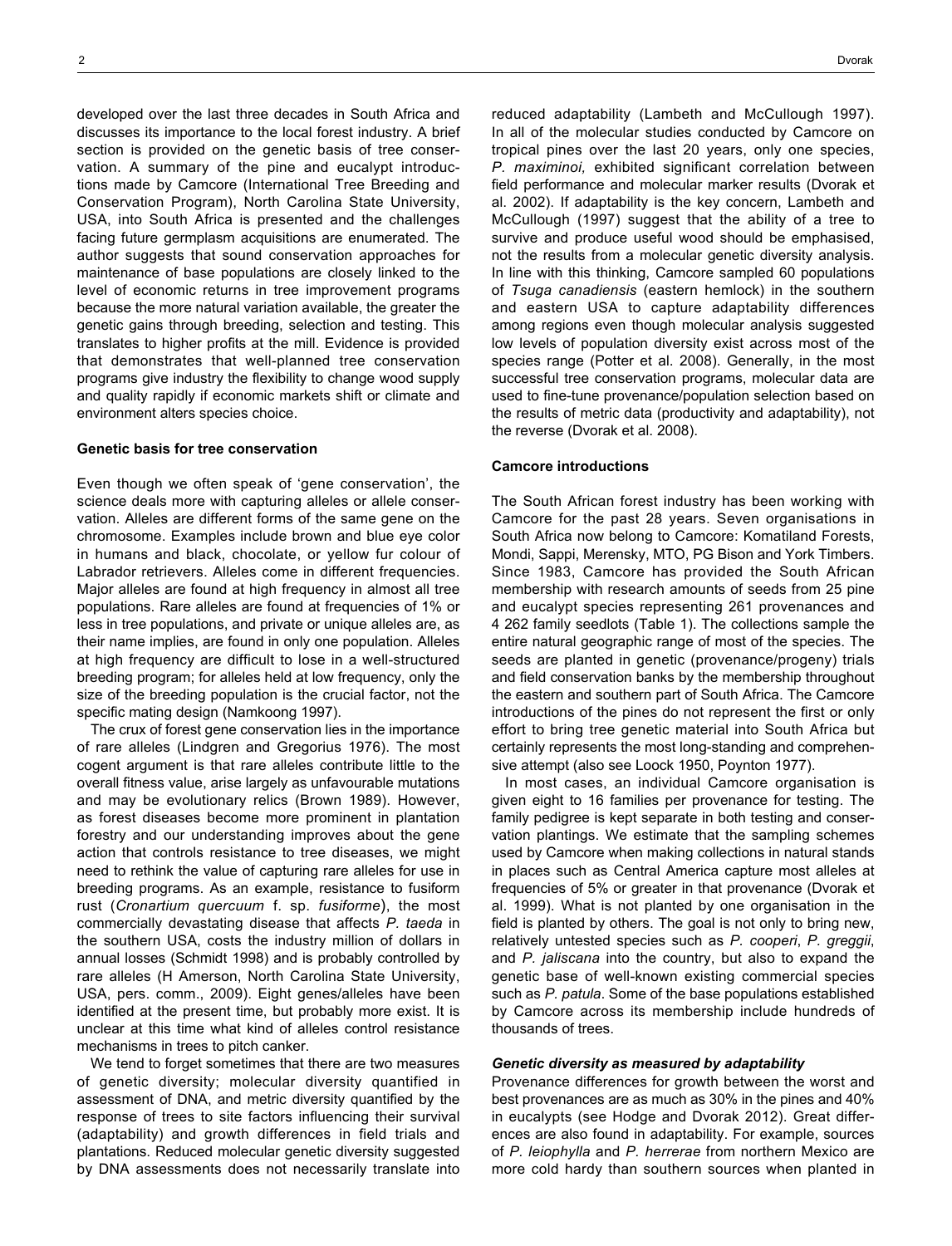|          |  |  | <b>Table 1:</b> Eucalypt and pine species, provenances and families |  |  |
|----------|--|--|---------------------------------------------------------------------|--|--|
|          |  |  | provided to South African Camcore members over the past             |  |  |
| 27 years |  |  |                                                                     |  |  |

| Species                 | No. of provenances | No. of families |
|-------------------------|--------------------|-----------------|
| Eucalyptus dorrigoensis | 5                  | 38              |
| Eucalyptus pellita      | 6                  | 99              |
| Eucalyptus urophylla    | 34                 | 594             |
| Pinus arizonica         | 3                  | 48              |
| Pinus ayacahuite        | 12                 | 115             |
| Pinus caribaea          | 12                 | 106             |
| Pinus chiapensis        | 9                  | 150             |
| Pinus cooperi           | 3                  | 86              |
| Pinus durangensis       | 3                  | 58              |
| Pinus englemanii        | 3                  | 47              |
| Pinus greggii           | 16                 | 285             |
| Pinus hartweqii         | 1                  | 37              |
| Pinus herrerae          | 10                 | 138             |
| Pinus jaliscana         | 9                  | 65              |
| Pinus leiophylla        | 11                 | 188             |
| Pinus maximartinezii    | 1                  | 59              |
| Pinus maximinoi         | 22                 | 335             |
| Pinus muricata          | $\overline{2}$     | 58              |
| Pinus oocarpa           | 13                 | 156             |
| Pinus patula            | 22                 | 471             |
| Pinus pringlei          | 6                  | 95              |
| Pinus pseudostrobus     | 12                 | 135             |
| Pinus radiata           | 3                  | 84              |
| Pinus tecunumanii       | 40                 | 734             |
| Pinus teocote           | 3                  | 81              |
| 25 Species              | 261                | 4 2 6 2         |

South Africa (Dvorak et al. 2007a, 2007b). The highland sources of *P. tecunumanii* from Chiapas, Mexico, are about 3–4 °C more cold hardy than other high-elevation sources from Guatemala (Hodge et al. 2012). Significant provenance variation in pitch canker resistance exists in seedling studies for *P. patula*, high-elevation populations of *P. tecunumanii* and *P. leiophylla*. The approach to collecting seed samples from a number of different geographic locations seems well justified to improve the overall adaptability of any species.

## *Genetic diversity as measured by molecular markers*

Molecular analyses indicate that the Camcore species introduced into South Africa have highly variable levels of genetic diversity (Table 2). Some species such as *P. caribaea* var. *hondurensis* have very high levels of molecular diversity, whereas other species such as *P. greggii* var. *greggii* have very low levels. Knowledge about levels of genetic diversity is important because it affects the sampling strategy in natural stands. The lower the diversity, the greater the number of trees that need to be sampled to capture alleles at a certain frequency (Dvorak et al. 1999). Eventually, functional genomic studies will start to decipher the roles of genes/ alleles that currently provide us with our genetic diversity estimates (Burdon and Wilcox 2007), and as we learn more about their expression, correlations between molecular and metric assessments of diversity will improve.

## *Changes that have affected research seed introductions in the last 10 years*

Building up genetic bases of a useful size common in

international testing and *ex situ* conservation programs

requires much work and consistent funding and is best done using a cooperative approach. There have been many changes over the last 10 years that influence the success of forest tree conservation. Some of these changes are positive, whereas others are negative. These include:

- A growing hesitancy by individual countries to allow their tree genetic material to be used by others.
- More strict phytosanitary rules and regulations (which in principle are good) that are often poorly defined and increase paper work and cost of collections to the point of discouraging anyone to attempt to legally exchange research amounts of seeds. Wait times can be two to four years to receive seeds sent across international borders for some countries after collections are made.
- A realisation that for *ex situ* conservation plantings to succeed, they must hold some economic or aesthetic importance to the receptor institution.
- For some species, *ex situ* conservation approaches have changed from being 'complimentary' to *in situ* efforts but often serve as the only viable alternative for species and population protection.
- Disease and insect attacks are on the increase and threaten entire commercial forestry operations in exotic environments (this highlights the importance of alternative species and populations).

Regarding the last point, to counteract the effects of the *Fusarium circinatum* disease problem, researchers in South Africa are working to develop pine hybrid programs that combine the good growth of *P. patula* with the *Fusarium* resistance of pine species from Central America such as *Pinus tecunumanii* and *P. oocarpa* (see Camcore 2010, Kanzler et al. 2012). One of the main reasons that South Africa is in a position to have alternate pine species available for hybrid crosses is that both the government and private sector have participated in the Camcore program, and have tested and protected a number of alternate species and populations for nearly three decades. Because of this, the  $P$ . patula  $\times$   $P$ . tecunumanii hybrid is being planted commercially in some areas of South Africa only after a few years since the *Fusarium* problem became evident. Another commercially important pine species in South Africa, *P. radiata*, is also very susceptible to the pitch canker fungus. The crossability of *P. radiata* with other pine partners is more problematic because of natural reproductive barriers and possible solutions are being studied at Stellenbosch University, South Africa.

Generally, it will become increasingly difficult for countries to obtain tree genetic material of different tree species from international donors in the future for reasons stated above. Forestry organisations will be forced to use the genetic material that they can access presently within the country, and the 'winners' will be those who have a large array of populations to choose from to make advances in productivity through tree breeding and silviculture.

### **The South African conservation parks**

Driven to better protect the Camcore genetic material collected over the last 28 years, especially after important plantings were lost in the large fires of 2003 and 2007,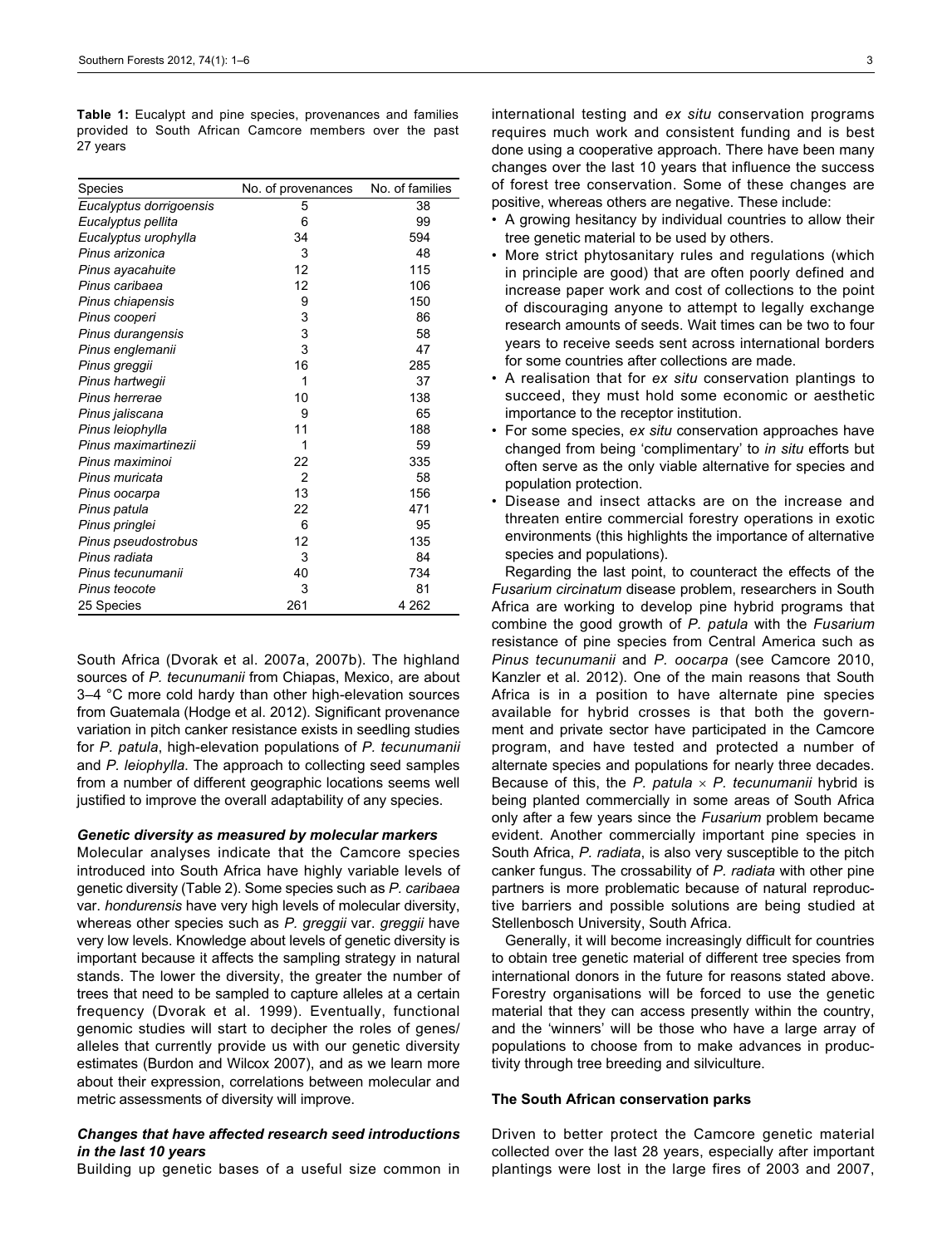|                      | Maximum level                  |                                                                                                                         |  |  |  |  |
|----------------------|--------------------------------|-------------------------------------------------------------------------------------------------------------------------|--|--|--|--|
| Species              | of tree improvement            | Genetic diversity assessment: marker type/results                                                                       |  |  |  |  |
| Pinus caribaea       | Third generation               | Electrophoresis/high diversity (Dvorak et al. 2005)                                                                     |  |  |  |  |
| Pinus greggii        | First generation               | Electrophoresis/moderate to very low diversity (Ramírez-Herrera et al. 1997)                                            |  |  |  |  |
| Pinus maximinoi      | Beginning second<br>qeneration | Electrophoresis and RAPD/average to below average diversity (Dvorak et al. 2002)                                        |  |  |  |  |
| Pinus oocarpa        | First generation               | Microsatellites/average to above average (Dvorak et al. 2009)                                                           |  |  |  |  |
| Pinus patula         | Third generation               | Electrophoresis and microsatellites/average diversity (Butterfield 1990, Dvorak et al. 2009)                            |  |  |  |  |
| Pinus tecunumanii    | Beginning second<br>generation | Electrophoresis, RAPD and microsatellite/average to above average (Dvorak et al. 1999,<br>2009, Furman and Dvorak 2005) |  |  |  |  |
| Eucalyptus urophylla | Second generation              | Microsatellite, chloroplast DNA/average to low genetic diversity (Payn et al. 2007, 2008)                               |  |  |  |  |

**Table 2:** Levels of molecular genetic diversity found in several species introduced into South Africa

the South African Camcore members agreed to develop 'conservation parks' throughout forested regions in the country (Mitchell 2010). The conservation parks are tracts of land 20–40 ha in size that will be protected and will conserve the species and populations of trees originally collected in Central America, Mexico and Indonesia *(Eucalyptus urophylla*). The decision to conserve the Camcore material at the provenance level rather than just the species level demonstrates that the industry recognises the importance of 'maintaining' natural variation characterised by individual seed sources.

Initially, six conservation parks were established and included 18 pine and one eucalypt species (Table 3). Each population is represented by at least 10 open-pollinated families and five trees per family across two sites. The numbers of families and trees per family were based on the need to have an effective population size of approximately 30, which was thought to be large enough to conserve most alleles at a frequency of 5% or greater in that provenance. The conservation parks are being established by grafting material from the original Camcore introductions still in field tests in South Africa or planting seeds from the original introduction that are still in cold storage at Camcore, North Carolina State University.

In addition to holding the original base populations for future use, the conservation parks can serve as clonal archives for controlled breeding, and arboreta for those interested in learning more about the exotic species that form the basis of the South African forestry industry.

#### **Future opportunities and challenges**

As mentioned previously, the recent renewed interest in conservation has been brought about by the increase of diseases and pests in forest plantations and the need to have alternate species available in case of problems. The South Africa forest industry is in a strong position with respect to alternate species at the present time, but as the fires of 2003 and 2007 demonstrated, three decades of dedicated testing and conservation work can be lost in one weekend. There must be program continuity to ensure that these base populations are protected for the long term and the support needs to come from both industry and the public. The conservation parks must remain 'protected' even when forest companies are bought and sold.

In the future, more eucalypt species will be added to the conservation parks as Camcore collections of these increase in wild stands. For example, Camcore recently completed a seed collection of *E. pellita* in eastern Indonesia. It is also working with local governmental organisations and private seed collectors in Australia to sample populations of eucalypt species with very restricted geographic ranges.

It is not clear if the increase of forest disease and pest problems are related to global climatic changes. However, it is anticipated that temperature changes will gradually alter what forest species are planted by the South African industry in the future. As an example, Leibing et al. (2009) predicted that most of the areas currently being planted to *P. patula* in South Africa would need to be replaced by *P. tecunumanii* as climates warm.

Interestingly, van Zonnefeld et al. (2009) using the same data set found that pine species such as *P. patula* and *P.tecunumanii* exhibited a broader range of climatic adaptability as an exotic than one would conclude by simply looking at where the species occur in their natural ranges in Mexico and Central America. The 'take home' message is that both pines and eucalypts exhibit much natural variation for adaptability but that alternate species must always be available in the case problems arise that adversely affect the plantation establishment of commercial species.

For the economic value of these conservation efforts to be realised, many of the original plantings of these exotic species need to go through at least one generation of genetic improvement to see their true worth. This is why the physical effort of establishing conservation parks must be linked to tree improvement, development by the industry and profits at the mill. What would be the lost revenue to the South African forestry industry if researchers did not have a *P. patula* × *P. tecunumanii* hybrid to rely upon?

The greatest challenge that we have in *ex situ* conservation (in addition to understanding the biological and economic worth of rare alleles), is to develop practical approaches for infusing genes from base populations of unimproved material into more advanced generation breeding programs without greatly affecting productivity gains. Sometime in the future, alleles captured in the conservation parks are going to need to be inserted into mainline breeding programs, or why conserve them in the first place? Currently, this is one of the major challenges in *ex situ* conservation programs of *P. radiata* in New Zealand and Australia. Old unimproved conservation plantings of original collections made in California and Mexico in the late 1970s are near harvest age, whereas local breeding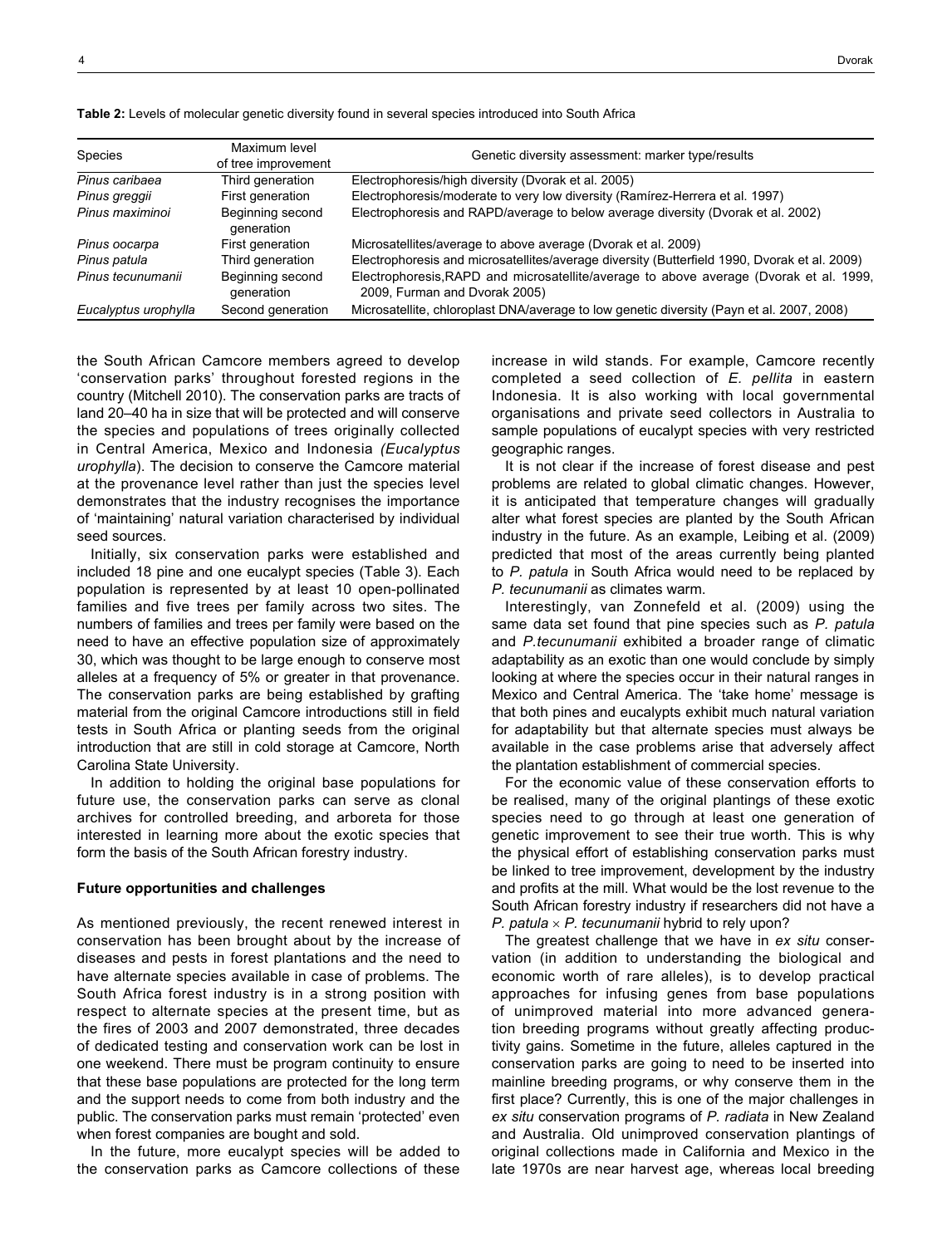**Table 3:** Composition of Camcore conservation parks established in South Africa

| Company <sup>1</sup>                      | <b>KLF</b>                | Sappi        | Mondi                            | Merensky                   | PG Bison                 | <b>MTO</b>    |
|-------------------------------------------|---------------------------|--------------|----------------------------------|----------------------------|--------------------------|---------------|
| Area                                      | Eastern<br>Mpumalanga     | Zululand     | KwaZulu-Natal<br><b>Midlands</b> | Southern KwaZulu-<br>Natal | Northern Eastern<br>Cape | Western Cape  |
| Location                                  | <b>Brooklands nursery</b> | Teza nurserv | <b>Mountain Home</b>             | Weza                       | Glen Cullen              | Jonkershoek   |
| Climate                                   | Warm temperate            | Tropical     | Subtemperate to<br>temperate     | Subtemperate               | Temperate                | Mediterranean |
| Elevation (m)                             | 1 100                     | 20           | l 100                            | 900                        | 1 350                    | 100           |
| No. of species and<br>varieties conserved |                           | 6            |                                  | 6                          | 6                        |               |

1 York Timbers, Camcore's most recent member in South Africa, is in the process of establishing its conservation park

programs are in their third cycle of improvement (W Gapare, CSIRO, Australia, pers. comm., 2010).

How we conduct conservation in the future will also change as we learn more about the function of specific genes. The *Populus* genome has already been sequenced (Tuskan et al. 2006) and great progress is being made on eucalypts (Myburg et al. 2008) and pines (Kovach et al. 2010). Our understanding of what a gene or allele actually represents might be different in the future as we learn more about trait expression.

Finally, one simple but important recent activity of the Camcore membership is the reintroduction of genetic material back into the areas where it was originally collected (López Restrepo and López Upton 2007). These 'reintroduction' plantings are especially important because many of the Central American and Mexican pine populations have been destroyed or genetically high-graded since the original collections occurred in the early 1980s. As an example, *Pinus maximinoi* seeds collected in Camcore field trials in South Africa and Colombia have been given to the Guatemalan government and grown in field trials. More work is needed to determine how 'reintroduced' material differs from native material in molecular genetic diversity, adaptability, productivity, pest resistance, and cold and drought hardiness.

*Acknowledgements —* Appreciation is expressed to three anonymous reviewers who made useful comments to improve the manuscript.

#### **References**

- Brown AHD. 1989. Core collections: a practical approach to genetic resources management. *Genome* 31: 818–824.
- Burdon RD, Wilcox PL. 2007. Population management: potential impacts of advances in genomics. *New Forests* 34: 187–206.
- Butterfield MK. 1990. Isoenzyme variation in a South African and a Mexican population of *Pinus patula* Schiede & Deppe. MSc thesis, University of Natal, South Africa.
- Camcore. 2010. Progress in pine hybrid testing. In: *Camcore annual report 2010.* Raleigh: Department of Forestry and Environmental Resources, North Carolina State University.
- Coutinho TA, Steenkamp ET, Mongwaketsi K, Wilmot M, Wingfield MJ. 2007. First outbreak of pitch canker in a South African pine plantation. *Australasian Plant Pathology* 36: 256–261.
- Durán A, Gryzenhout M, Slippers B, Ahumada R, Rotella A, Flores F, Wingfield BD, Wingfield MJ. 2008. *Phytophthora pinifolia* sp. nov. associated with a serious needle disease of *Pinus radiata* in Chile. *Plant Pathology* 57: 715–727.

Dvorak WS, Hamrick JL, Furman BJ, Hodge GR, Jordan AP. 2002.

Conservation strategies for *Pinus maximinoi* based on provenance, RAPD, and allozyme information. *Forest Genetics* 9: 267–278.

- Dvorak WS, Hamrick JL, Gutiérrez EA. 2005. The origin of Caribbean pine in the seasonal swamps of the Yucatan. *International Journal of Plant Science* 166: 985–994.
- Dvorak WS, Hamrick JL, Hodge GR. 1999. Assessing the sampling efficiency of *ex situ* gene conservation in natural pine populations in Central America. *Forest Genetics* 6: 21–28.
- Dvorak WS, Hodge GR, Kietzka JE. 2007. Genetic variation in survival, growth, and stem form of *Pinus leiophylla* in Brazil and South Africa and provenance resistance to pitch canker*. Southern Hemisphere Forestry Journal* 69: 125–135.
- Dvorak WS, Hodge GR, Payn KG. 2008. The conservation and breeding of *Eucalyptus urophylla*: a case study to better protect important populations and improve productivity. *Southern Forests* 70: 77–85.
- Dvorak WS, Kietzka JE, Hodge GR, Nel A, Dos Santos G, Gantz C. 2007. Assessing the potential of *Pinus herrerae* as a plantation species in the subtropics. *Forest Ecology and Management* 242: 598–605.
- Dvorak WS, Potter KM, Hipkins VD, Hodge GR. 2009. Genetic diversity and gene exchange in *Pinus oocarpa*, a Mesoamerican pine with resistance to the pitch canker fungus (*Fusarium circinatum*). *International Journal of Plant Sciences* 170: 609–626.
- Furman BJ, Dvorak WS. 2005. Population level analysis to identify species diagnostic RAPD markers for classification of Central American and Mexican pines. *Forest Genetics* 12: 67–78.
- Hodge GR, Dvorak WS. 2012. Growth potential and genetic parameters of four Mesoamerican pines planted in the Southern Hemisphere. *Southern Forests* 74: 27–49.
- Hodge GR, Dvorak WS, Tighe ME. 2012. Comparisons between laboratory and field results of frost tolerance of pines from the southern USA and Mesoamerica planted as exotics. *Southern Forests* 74: 7–17.
- Kanzler A, Payn K, Nel A. 2012. Performance of two *Pinus patula*  hybrids in southern Africa. *Southern Forests* 74: 19–25.
- Kovach A, Wegrzyn JE, Parra G, Holt C, Bruening GE, Loopstra C, Hartigan J, Yardell M, Langley C, Korf I, Neale DB. 2010. The *Pinus taeda* genome is characterized by diverse and highly diversified repetitive sequences. *BMC Genomics* 11: 420.
- Lambeth CC, McCullough RB. 1997. Genetic diversity in managed loblolly pine forests in the southeastern United States: perspective of the private industrial forest land owner. *Canadian Journal of Forest Research* 27: 409–414.
- Leibing C, van Zonneveld M, Jarvis A, Dvorak W. 2009. Adaptation of tropical and subtropical pine plantation forestry to climate change: realignment of *Pinus patula* and *Pinus tecunumanii* genotypes to 2020 planting site climates. *Scandinavian Journal of Forest Research* 24: 483–493.
- Lindgren D, Gregorius HR. 1976. Inbreeding and coancestry. In: *Proceedings of the joint IUFRO meeting of genetic working*